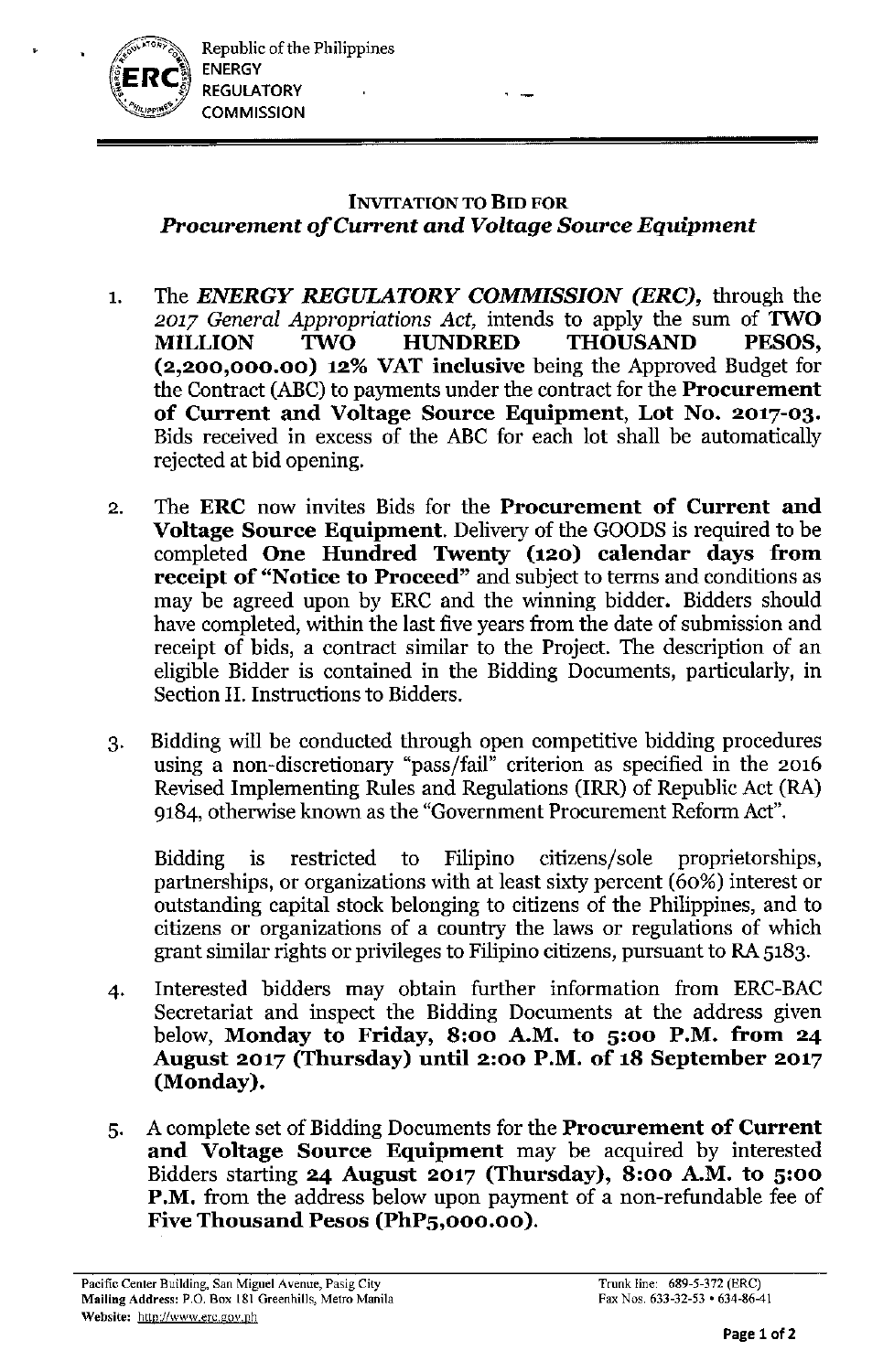It may also be downloaded free of charge from the website of the Philippine Government Electronic Procurement System (PhilGEPS), provided that Bidders shall pay the applicable (non-refundable) fee for the Bidding Documents not later than the submission of their bids.

- 6. The ERC-BAC will hold the Pre-Bid Conference on 6 September 2017 (Wednesday), 2:00 P.M. at the Mezzanine Floor, Pacific Center Building, San Miguel Avenue, Pasig City, which shall be open to prospective bidders.
- 7. Bids must be duly received by the ERC-BAC Secretariat at the address below on or before 18 September 2017 (Monday) at 2:00 P.M. All Bids must be accompanied by a bid security in any of the acceptable forms and in the amount stated in ITB Clause 18.

Bid opening shall be on 18 September 2017 (Monday) at 2:30 P.M. at the Mezzanine Floor, Pacific Center Building, San Miguel Avenue, Pasig City. Bids will be opened in the presence of the bidders' representatives who choose to attend at the address below. Late bids shall not be accepted.

- 8. The ERC-BAC reserves the right to reject any and all bids, declare a failure of bidding, or not award the contract at any time prior to contract award in accordance with Section 41 of RA 9184 and its RIRR, without thereby incurring any liability to the affected bidder or bidders.
- 9. Please see attached *Annex "A"* for the Specification and *Annex "B"* for the Testing Table illustration.
- 10. For further information, please refer to: Ms. Cherry Lyn S. Gonzales **BAC Secretariat Chairperson** Mezzanine Floor, Pacific Center Building, San Miguel Avenue, Pasig City Tel No. 689-5312/689-5947/689-5350 [clsg@erc.gov.ph/procuremenl@erc.gov.ph](mailto:clsg@erc.gov.ph/procuremenl@erc.gov.ph)

22 August 2017, Pasig City.

*~~C!-~*

MARIA COR'AZON C. GINES **BAC** Chairperson



Pacific Center Building, San Miguel Avenue, Pasig City Mailing Address: P.O. Box 181 Greenhills, Metro Manila Website: <http://www.erc.gov.ph>

Trunk line: 689-5-372 (ERC) Fax Nos. 633-32-53 • 634-86-41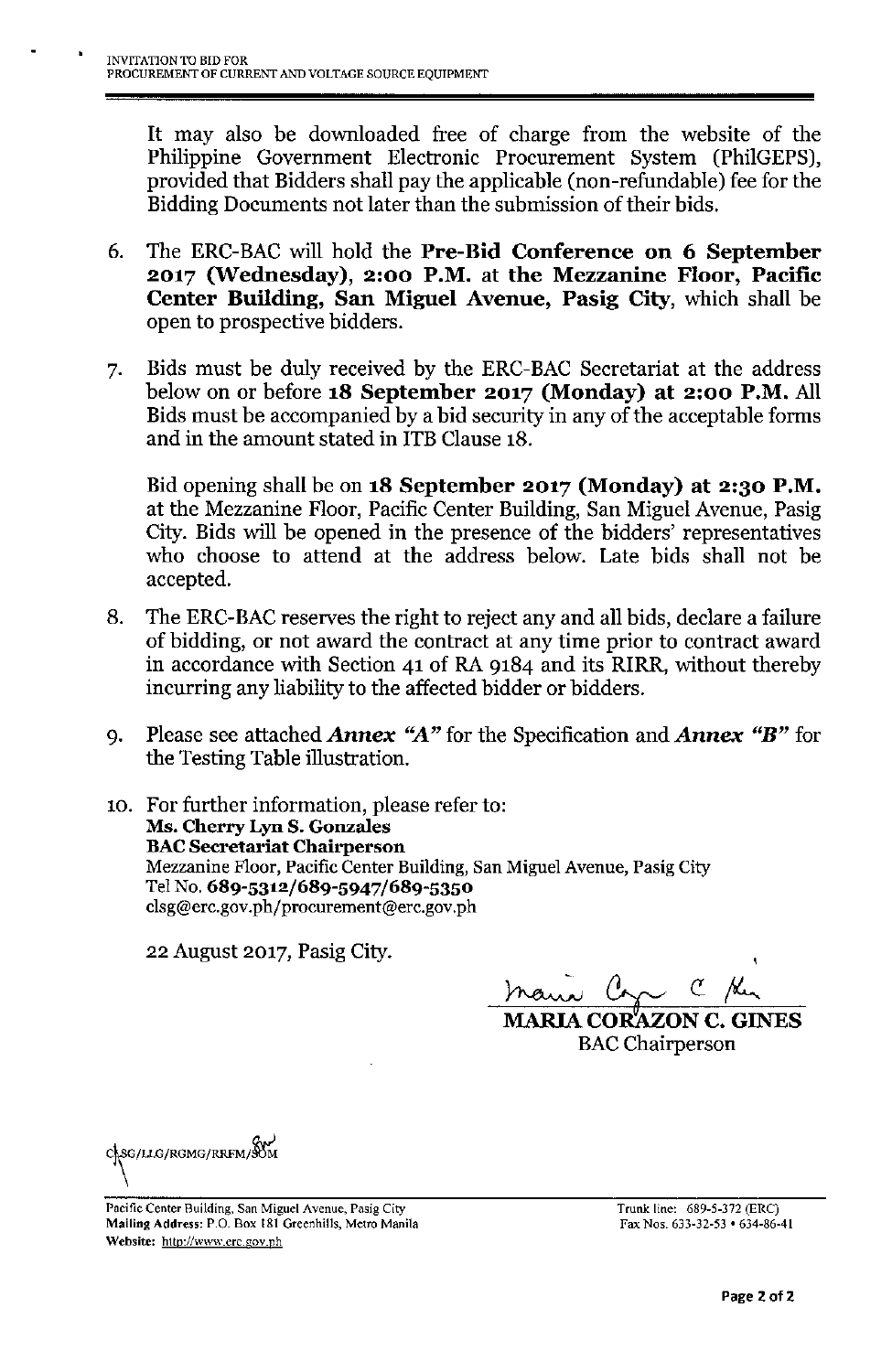**€**<br>⊙

## **PROCUREMENT OF CURRENT SOURCE EQUIPMENT**

## **Specification:**

Single Phase Input Power:

 $90 \sim 250$  VAC (autoranging)  $57 \sim 63$  Hz (autoranging)

Single/Three Phase Precise, Stable Power Output:

| Voltage Output: $57 \sim 480$ VAC |                                         | Resolution: | 0.1V             |
|-----------------------------------|-----------------------------------------|-------------|------------------|
|                                   | Current Output: $3 \times 1$ mA ~ 120 A | Resolution: | 1 mA             |
| Phase Angle:                      | $-180^\circ \sim \pm 180^\circ$         | Resolution: | 0.1 <sup>0</sup> |
| Frequency:                        | 45 Hz $\sim$ 75 Hz                      | Resolution: | 0.1 Hz           |
| <b>Power Factor:</b>              | $-1.00 \sim +1.00$                      | Resolution: | 0.01             |

| Integrated RS 232C interface PC-controlled                       |                |                                 |                                                      |  |
|------------------------------------------------------------------|----------------|---------------------------------|------------------------------------------------------|--|
| Protection Mechanism form Over-current and Cross-voltages        |                |                                 |                                                      |  |
| <b>Operation Temperature Range</b>                               | t i            | $0^{\circ}$ C ~ 50 $^{\circ}$ C |                                                      |  |
| Equipment Dimension (centimeters)                                | $\ddot{\cdot}$ |                                 | should be not more than                              |  |
|                                                                  |                |                                 | W47 x H22 x D38                                      |  |
| Sturdy Testing Table with slots for the Current & Voltage Source |                |                                 |                                                      |  |
| Equipment and a Radian RD-20                                     |                |                                 |                                                      |  |
| Testing Table Dimension (centimeters) :                          |                |                                 | W <sub>105</sub> x H <sub>80</sub> x D <sub>80</sub> |  |
| Complete Set of Test Cables and Accessories                      |                |                                 |                                                      |  |
| Operation Manual (Hard and Soft Copy)                            |                |                                 |                                                      |  |
| <b>Updated Calibration Test Report</b>                           |                |                                 |                                                      |  |
| Power Supply Cable                                               |                |                                 |                                                      |  |
| <b>Comprehensive Training on Operation</b>                       |                |                                 |                                                      |  |
| Warranty: Internationally on parts and labor:                    |                |                                 | at least one (1) year                                |  |
| Warranty: Domestically on parts and labor                        |                |                                 | at least one (1) year                                |  |
|                                                                  |                |                                 |                                                      |  |

## **TESTING TABLE SPECIFICATION:**

Sturdy Table with Slots for the Current and Voltage Source Equipment (CVSE) & Radian RD-20 Metal-Frame with Formica Table Top Table Dimension  $\therefore$  (in cm.) W105 x D80 x H80 CVSE Slot Dimension: (in em.) W50 x D44 Radian RD20 Slot Dimension (in cm.) W15 x D17.5 Slot Catch that would tilt the Equipment at  $25^{\circ}$  to 35°.